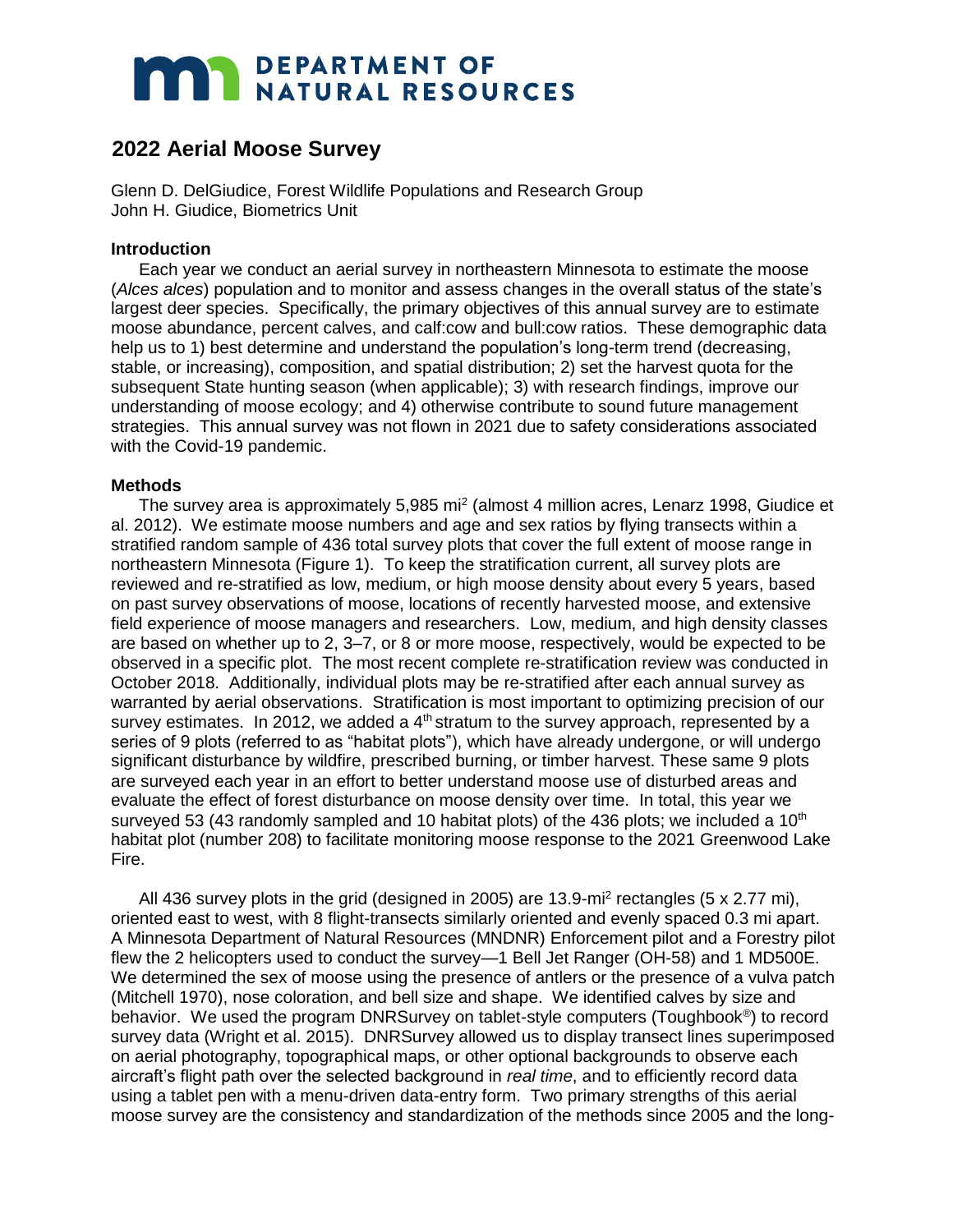term consistency of the survey team's personnel, survey biometrician, and geographic information system (GIS) specialists.

We accounted for visibility bias using a sightability model (Giudice et al. 2012). This model was developed between 2004 and 2007 using adult moose that were radiocollared as part of a study of survival and its impact on dynamics of the population (Lenarz et al. 2009, 2010). Logistic regression indicated that "visual obstruction" (VO) was the most important covariate in determining whether radiocollared moose were observed. We estimated VO within a 30-ft radius (roughly 4 moose lengths) of the observed moose. Estimated VO was the proportion of a circle where vegetation would prevent you from seeing a moose from an oblique angle when circling that spot in a helicopter. If we observed more than 1 moose (a group) at a location, VO was based on the first moose sighted. We used uncorrected estimates (no sightability correction) of bulls, cows, and calves, adjusted for sampling, to calculate the bull:cow and calf:cow ratios at the population level (i.e., using the combined ratio estimator; Cochran 1977:165).

Recently, Fieberg et al. (2013) and ArchMiller et al. (2018) developed alternative modelbased abundance estimators that allow for time-series modeling (TSM) of multiyear survey counts and, potentially, modeling of animal populations over space and time. An important advantage of model-based estimators is that information can be shared across time or space to help increase the precision of annual population estimates and smooth estimated trends over time. This year, solely for the purpose of exploring a potentially improved method of estimating moose abundance, we applied the Bayesian TSM methods of ArchMiller et al. (2018) to our 2005-2022 moose-survey data (see Addendum A) and qualitatively compared the derived estimates to our conventional abundance and trend estimates. Similar applications and comparisons of estimating bull:cow and calf:cow ratios may be explored in the future.

#### **Results and Discussion**

The survey was conducted from 6 to 14 January 2022. It consisted of 8 actual survey days to fly the 53 plots. This year, based on optimal allocation analyses, we surveyed 15 low-, 18 medium-, and 10 high-density plots, and the 10 habitat plots (Giudice 2022). Generally, 8" of snow cover is our minimum threshold depth for conducting the survey. Snow depths were 8"−16" and greater than 16" on 38% and 62% of the sample plots, respectively. Overall, survey conditions were rated as good for 94%, fair for 6%, and poor for 0% of the plots when surveyed. Average survey intensity was 45 minutes/plot (13.9 mi<sup>2</sup>) and ranged from 35 to 55 minutes/plot (Giudice 2022).

This year 373 moose were observed on 40 (75%) of the 53 plots surveyed (a total 737 mi<sup>2</sup>), which is more than the 308 moose observed on 39 of 52 plots during the 2020 survey. An average of 9.3 moose (range  $= 1-33$ ) were observed per "occupied" plot. Plot occupancy during the past 16 years when the survey was flown averaged 81% (range  $= 65-95%$ ) with a mean 11.4 moose observed per occupied plot. This year the average group size was 1.8 moose, similar to the previous 16 years (2 moose), and ranged from 1 to 6 moose per group. This year's 373 observed moose included 151 bulls, 154 cows, 62 calves, and 6 unclassified adults. Overall, estimated VO averaged 44% (range = 5−85%) and average estimated detection probability was 0.55 (range = 0.23−0.83). Both VO and detection probability have remained relatively constant since 2005.

After adjusting for sampling and sightability, we estimated the population in northeastern Minnesota at 4,700 (3,440–6,780, 90% confidence interval [CI]) moose (Table 1, Figure 2). As can be noted from the 90% confidence intervals associated with the population point estimates, statistical uncertainty inherent in aerial wildlife surveys can be quite large, even when surveying large, dark, relatively conspicuous animals such as moose, against a white background during winter. This is attributable to the varied (1) occurrence of dense vegetation, (2) habitat use by moose, (3) behavioral responses to aircraft, (4) effects of annual environmental conditions (e.g.,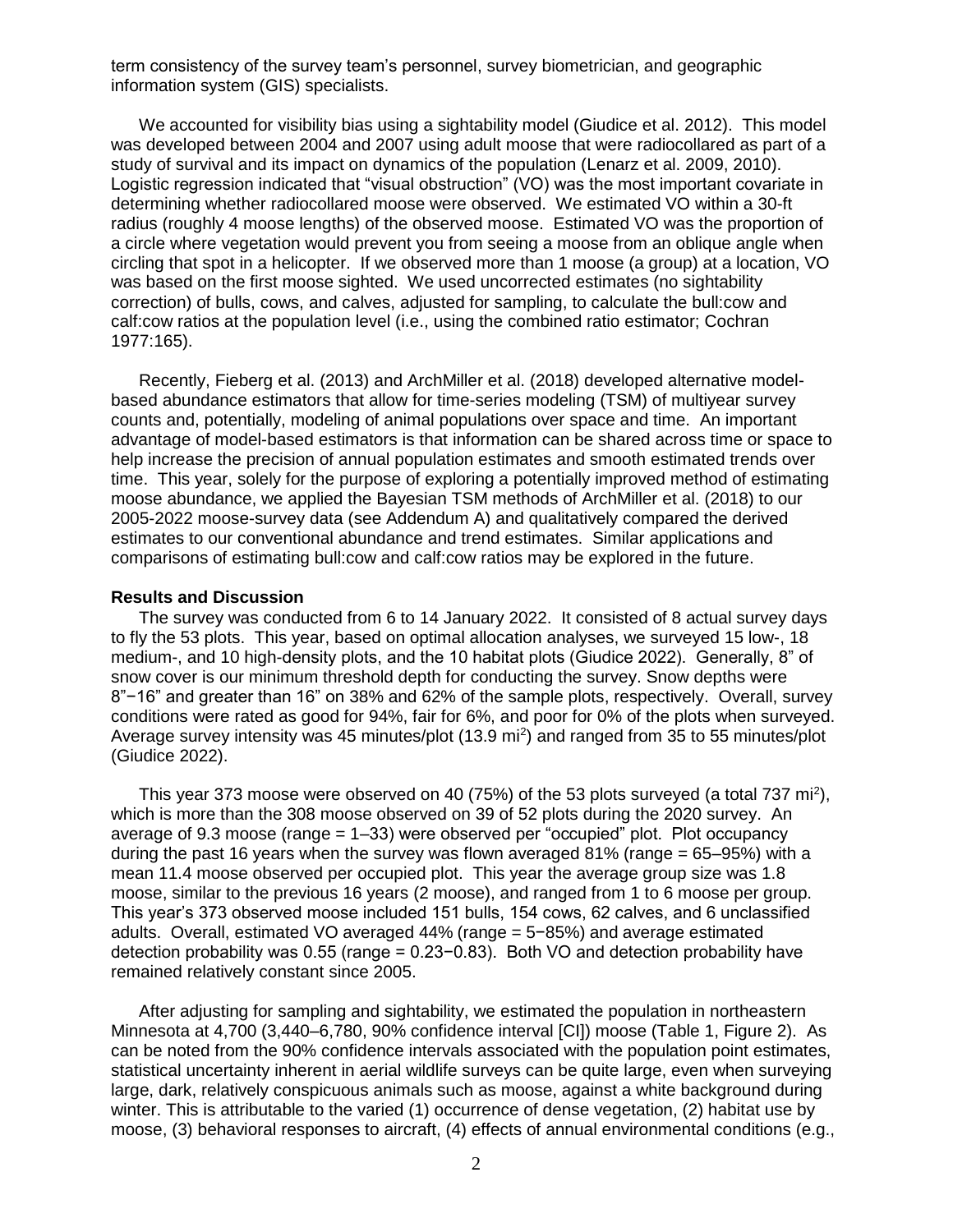



snow depth, ambient temperature) on their movements, and (5) interaction of these and other factors. Consequently, year-to-year statistical comparisons of population estimates are *not*  supported by these surveys. These data are best suited to establishing long-term trends; even short-term trends must be viewed cautiously.

Past aerial survey and research results have indicated that the long-term trend of the population in northeastern Minnesota has been declining since 2006 (Lenarz et al. 2010, DelGiudice 2020). However, recent data suggest the population has at least stabilized and may even be increasing slightly, corroborated by a piecewise polynomial curve (Figure 3). This year's population estimate is only 47% less than the peak estimate in 2006 (early in the trend), compared to being 64% less in 2020, when the survey was last conducted. Although the longterm declining linear trend (2005−2022) remains statistically significant (*r* <sup>2</sup> = 0.593, *P*< 0.001, Figure 2), the overall strength of the decline has been weakened by recent population estimates. These conclusions are further supported by our Bayesian time-series model (Addendum A). As predicted, the TSM approach reduced uncertainty associated with annual population estimates and smoothed the changes between consecutive years and over the longterm (2005−2022) (Addendum A). But regardless of the method, we caution that current population trends do not necessarily predict future population trends, because underlying demographic factors affecting population abundance can change over time.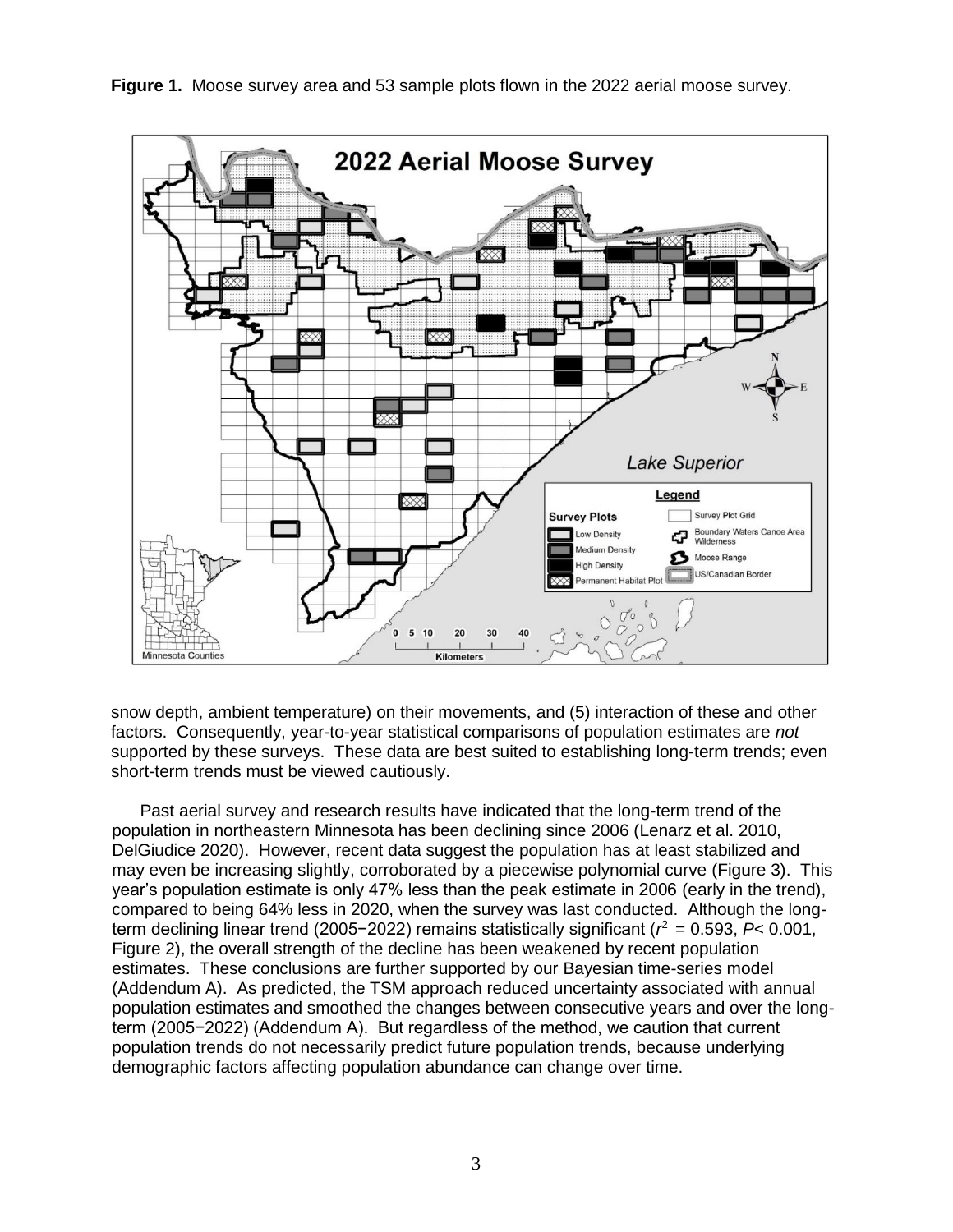**Table 1**. Estimated moose abundance, 90% confidence intervals, calf:cow ratios, percent calves in the population, percent cows with twins, and bull:cow ratios from aerial surveys in northeastern Minnesota, 2005–2022. \*The survey was not conducted in 2021 due to the Covid-19 pandemic.

| <b>Survey</b> | <b>Estimate</b> | 90%<br><b>Confidence</b><br><b>Interval</b> | Calf:<br>Cow | % Calves | % Cows w/<br>twins | <b>Bull:</b><br>Cow |
|---------------|-----------------|---------------------------------------------|--------------|----------|--------------------|---------------------|
| 2005          | 8,160           | $6,090 - 11,410$                            | 0.52         | 19       | 9                  | 1.04                |
| 2006          | 8,840           | $6,790 - 11,910$                            | 0.34         | 13       | 5                  | 1.09                |
| 2007          | 6,860           | $5,320 - 9,150$                             | 0.29         | 13       | 3                  | 0.89                |
| 2008          | 7,890           | $6,080 - 10,600$                            | 0.36         | 16       | 2                  | 0.77                |
| 2009          | 7,840           | $6,270 - 10,040$                            | 0.32         | 14       | $\overline{2}$     | 0.94                |
| 2010          | 5,700           | $4,540 - 7,350$                             | 0.28         | 13       | 3                  | 0.83                |
| 2011          | 4,900           | $3,870 - 6,380$                             | 0.24         | 13       | $\mathbf 1$        | 0.64                |
| 2012          | 4,230           | $3,250 - 5,710$                             | 0.36         | 15       | 6                  | 1.08                |
| 2013          | 2,760           | $2,160 - 3,650$                             | 0.33         | 12       | 3                  | 1.23                |
| 2014          | 4,350           | $3,220 - 6,210$                             | 0.44         | 17       | 3                  | 1.24                |
| 2015          | 3,450           | $2,610 - 4,770$                             | 0.29         | 13       | 3                  | 0.99                |
| 2016          | 4,020           | $3,230 - 5,180$                             | 0.42         | 17       | 5                  | 1.03                |
| 2017          | 3,710           | $3,010 - 4,710$                             | 0.36         | 15       | $\overline{4}$     | 0.91                |
| 2018          | 3,030           | $2,320 - 4,140$                             | 0.37         | 15       | $\overline{4}$     | 1.25                |
| 2019          | 4,180           | $3,250 - 5,580$                             | 0.32         | 13       | 3                  | 1.24                |
| 2020          | 3,150           | $2,400 - 4,320$                             | 0.36         | 18       | $\overline{2}$     | 0.90                |
| 2022          | 4,700           | $3,440 - 6,780$                             | 0.45         | 19       | 3                  | 0.94                |

**Figure 2.** Point estimates, 90% confidence intervals, and a linear trend line of moose abundance in northeastern Minnesota, 2005–2022 (y = -301*x* + 610455, *r* <sup>2</sup> = 0.593, *P*< 0.001). Note: The 2005 survey was the first to be flown with helicopters, and to include a sightability model and a uniform grid of east-west oriented, rectangular 13.9-mi<sup>2</sup> plots. \*The survey was not conducted in 2021 due to the Covid-19 pandemic.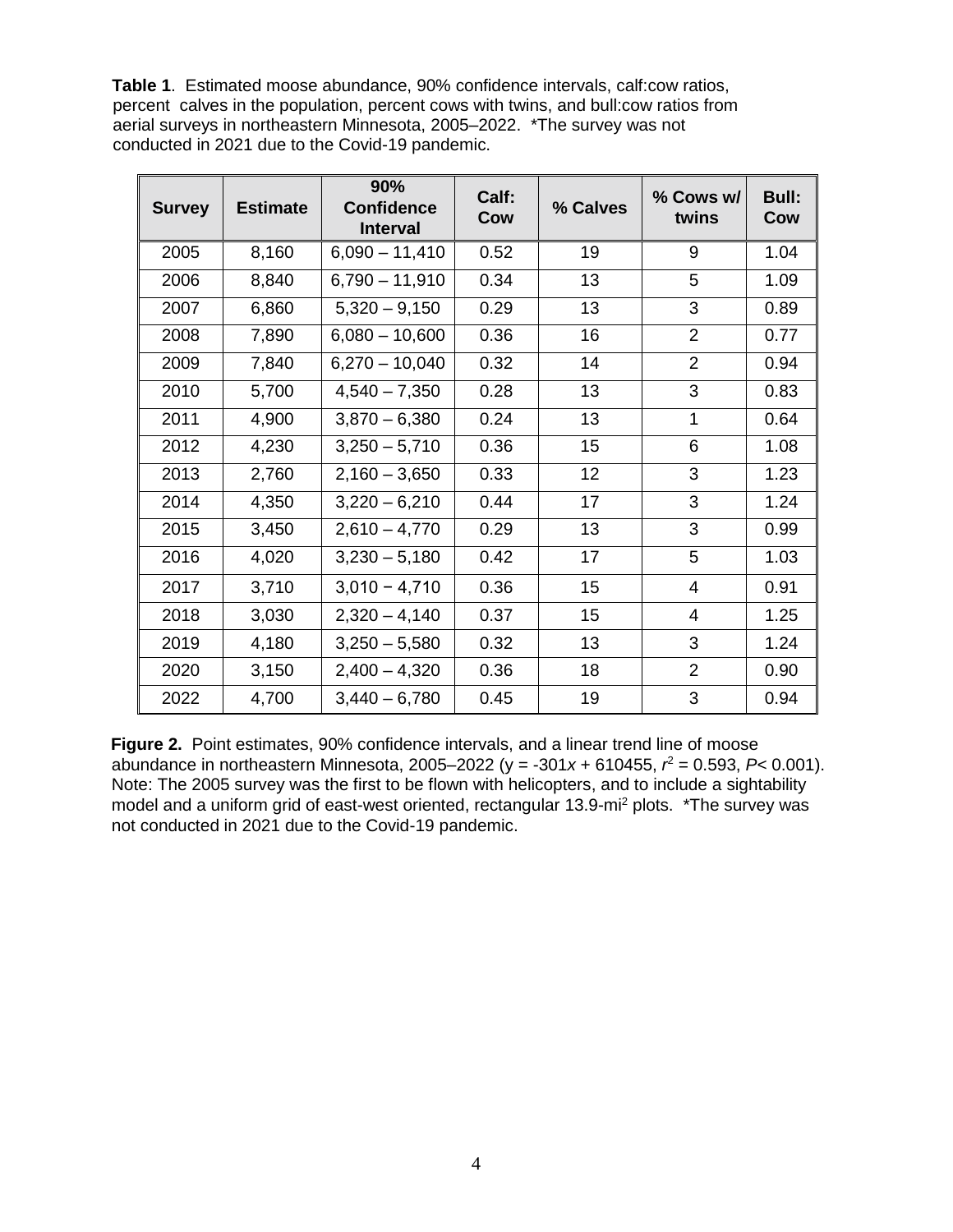

**Figure 3.** Point estimates, 95% confidence intervals (dashed lines), and a piecewise polynomial curve of moose abundance in northeastern Minnesota, 2005−2022 (Giudice 2022). This curve shows a change in the short-term slope of the trend from 2012 to 2022 compared to 2009 to 2012.



The January 2022 calf:cow ratio of 0.45 is notably greater than the 16-year average since 2005 (0.35, Table 1, Figure 4). Calves were 17% of the total 373 moose actually observed and represented 19% of the estimated population (Table 1, Figure 4). Twin calves were observed with 5 of the 154 (3%) cow moose (Table 1). Although we know from recent field studies that fertility (pregnancy rates) of the population's adult females has been robust, overall, survey results indicate calf survival to January 2022 remains relatively low, albeit somewhat improved compared to most years since the population decline began following the 2006 survey (Table 1). Calf survival during the January−April interval can decline markedly (Schrage et al., unpublished data), and annual spring recruitment of calves (survival to 1 year old) can have a significant influence on the population's performance and dynamics. Findings of a recent field study documented similar low calf survival (0.442−0.485) to early winter in 2015−16 and 2016−17 (Obermoller 2017, Severud 2017, Severud et al. 2019). Calf survival by spring 2017 (recruitment) had declined to just 0.33. But it is also important to note that adult moose survival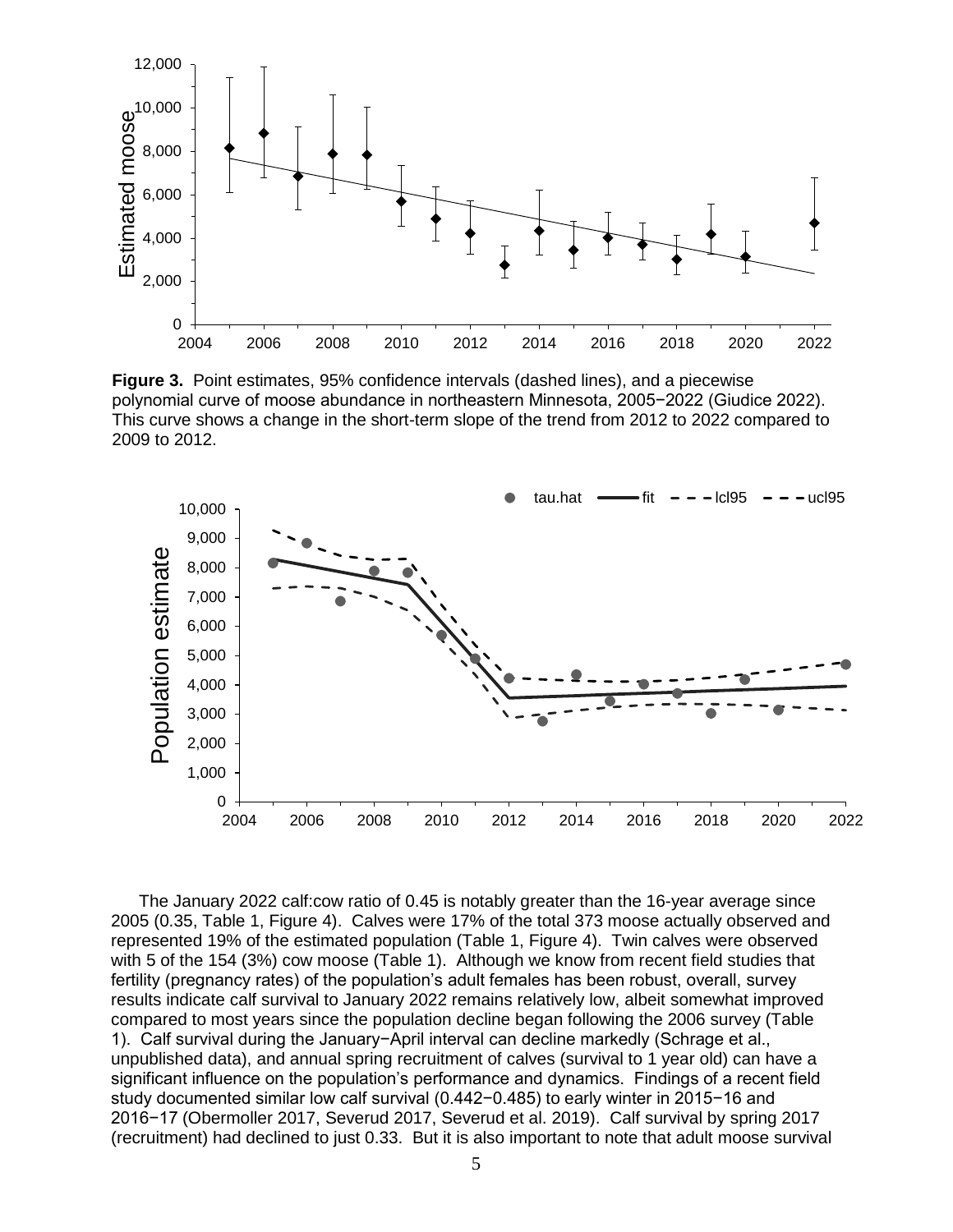has the greatest long-term impact on annual changes in the moose population (Lenarz et al. 2010). Consistent with the recent relative stability of the population trend, the annual survival rate of adult GPS-collared moose changed little (85–88%) during 2014−2017 (Carstensen et al. 2017), but was slightly higher than the previous long-term (2002−2008) average of 81% (Lenarz et al. 2009).

The January 2022 estimated bull:cow ratio (0.94, Table 1; Figure 5) is similar to the longterm average of 1.00 during 2005–2020, but greater than the mean ratio of 0.87 observed during 2009−2012, when the population decline was steepest. However this ratio has been as low as 0.64 (2011) during the steep decline. During the recent 11-year (2012−2022) trend of stability, the average bull:cow ratio has been 1.10. However, due to the notable annual variability associated with the bull:cow ratios, the apparent upward trend line is not statistically meaningful (Figure 5).

**Figure 4**. Estimated calf:cow ratios (solid diamonds, dashed trend line) and percent calves (open squares, solid trend line) of the population from aerial moose surveys in northeastern Minnesota, 2005–2022. \*The survey was not conducted in 2021 due to the Covid-19 pandemic.



**Figure 5.** Estimated bull:cow ratios, 90% confidence intervals, and trend line from aerial moose surveys in northeastern Minnesota, 2005–2022. \*The survey was not conducted in 2021 due to the Covid-19 pandemic.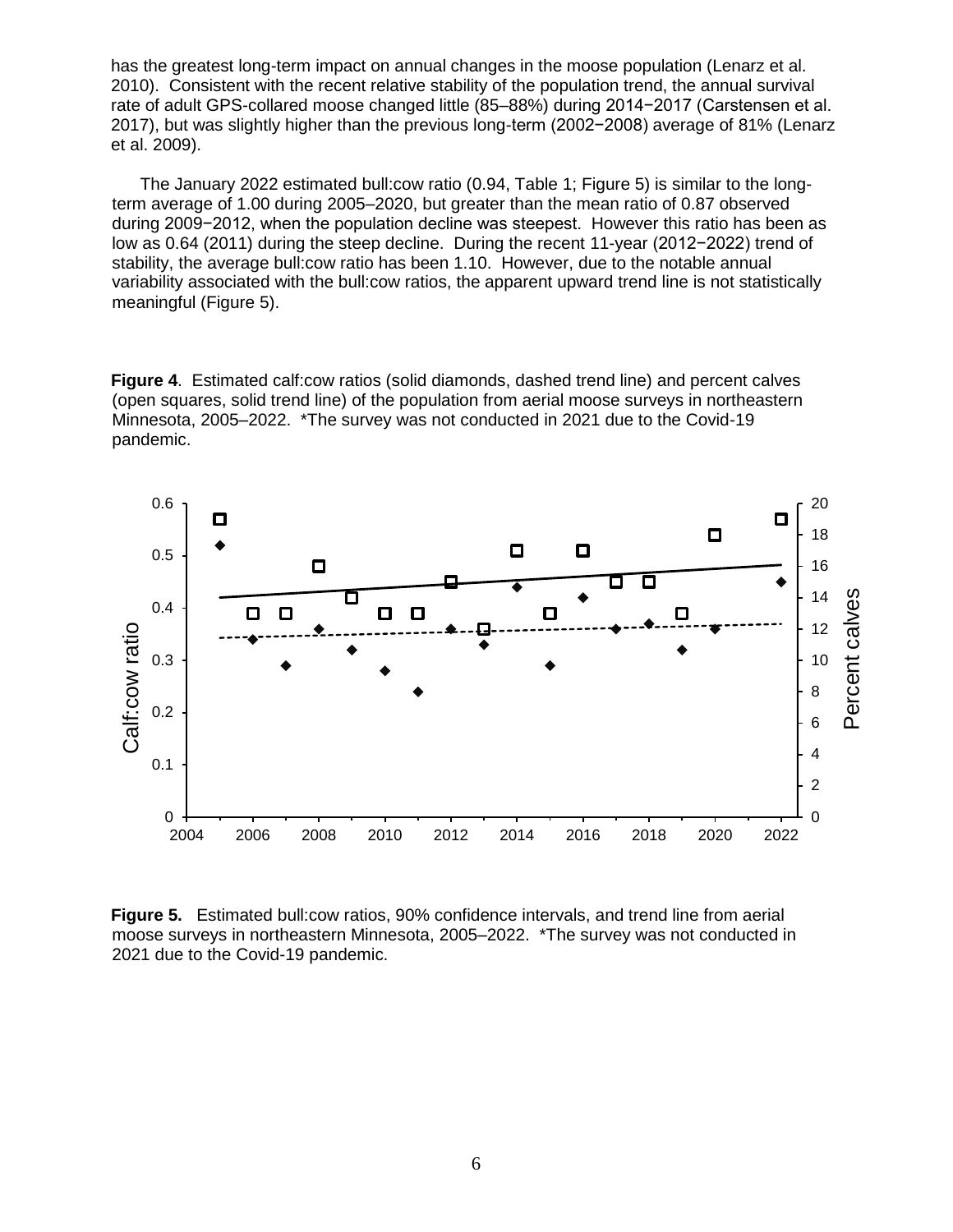

### **Acknowledgments**

This survey is an excellent partnership between the Divisions of Enforcement, Fish and Wildlife, and Forestry, the Fond du Lac Band of Lake Superior Chippewa, and the 1854 Treaty Authority. Specifically, thank you to Christopher Lofstuen, Chief Pilot, for coordinating all of the aircraft and pilots; Nancy Hansen for coordinating flights, survey crews, and other important components of this effort; and Mike Schrage (Fond du Lac Band of Lake Superior Chippewa) and Darren Vogt and Morgan Swingen (1854 Treaty Authority) for securing supplemental survey funding from their respective groups. Enforcement pilot, Brad Maas and Forestry pilot, Luke Ettl, skillfully piloted the aircraft during the surveys; Nancy Hansen, Mike Schrage, Morgan Swingen, Martha Minchak, Tony Anselmo and Jessica Holmes flew as observers, and Bailey Peterson, Josh Koelsch, and Tony Anselmo served as our backup observers. Thank you to Bob Wright (recently retired), Brian Haroldson, and Chris Pouliot for creating the program, DNRSurvey, essential to the survey's efficiency and consistency. Bob also modifies the software as needed, updates specific maps, provided refresher training for survey observers using DNRSurvey, and had assumed all GIS survey responsibilities. The efforts of all of these people contribute to survey improvements, and ensure the survey's rigor and the comparability of long-term results. This report has been reviewed by L. McInenly, Seth Goreham, Nancy Hansen, Mike Schrage, and Morgan Swingen.

## **Literature Cited**

- ArchMiller, A. A., R. M. Dorazio, K. St. Clair, and J. R. Fieberg. 2018. Time series sightability modeling of animal populations. PLoS ONE 13(1):e0190706. [4](https://doi/) .org/10.1371/journal.pone.0190706
- Carstensen, M., E. C. Hildebrand, D. Plattner, M. Dexter, C. Jennelle, and R. G. Wright. 2017. Determining cause-specific mortality of adult moose in northeast Minnesota, February 2013−July 2016. Pages 188−197 *in* L. Cornicelli, M. Carstensen, G. D'Angelo, M. A. Larson, and J. S. Lawrence, editors. Summaries of wildlife research findings 2015. Minnesota Department of Natural Resources, St. Paul, USA.

Cochran, W. G. 1977. Sampling techniques. Third edition. Wiley and Sons, New York, USA.

- DelGiudice, G. D. 2020. 2020 Aerial moose survey. Minnesota Department of Natural Resources, Section of Wildlife, unpublished report. St. Paul, USA. 8pp.
- Fieberg, J. 2012. Estimating population abundance using sightability models: R sightability model package. Journal of Statistical Software 51: 1–20.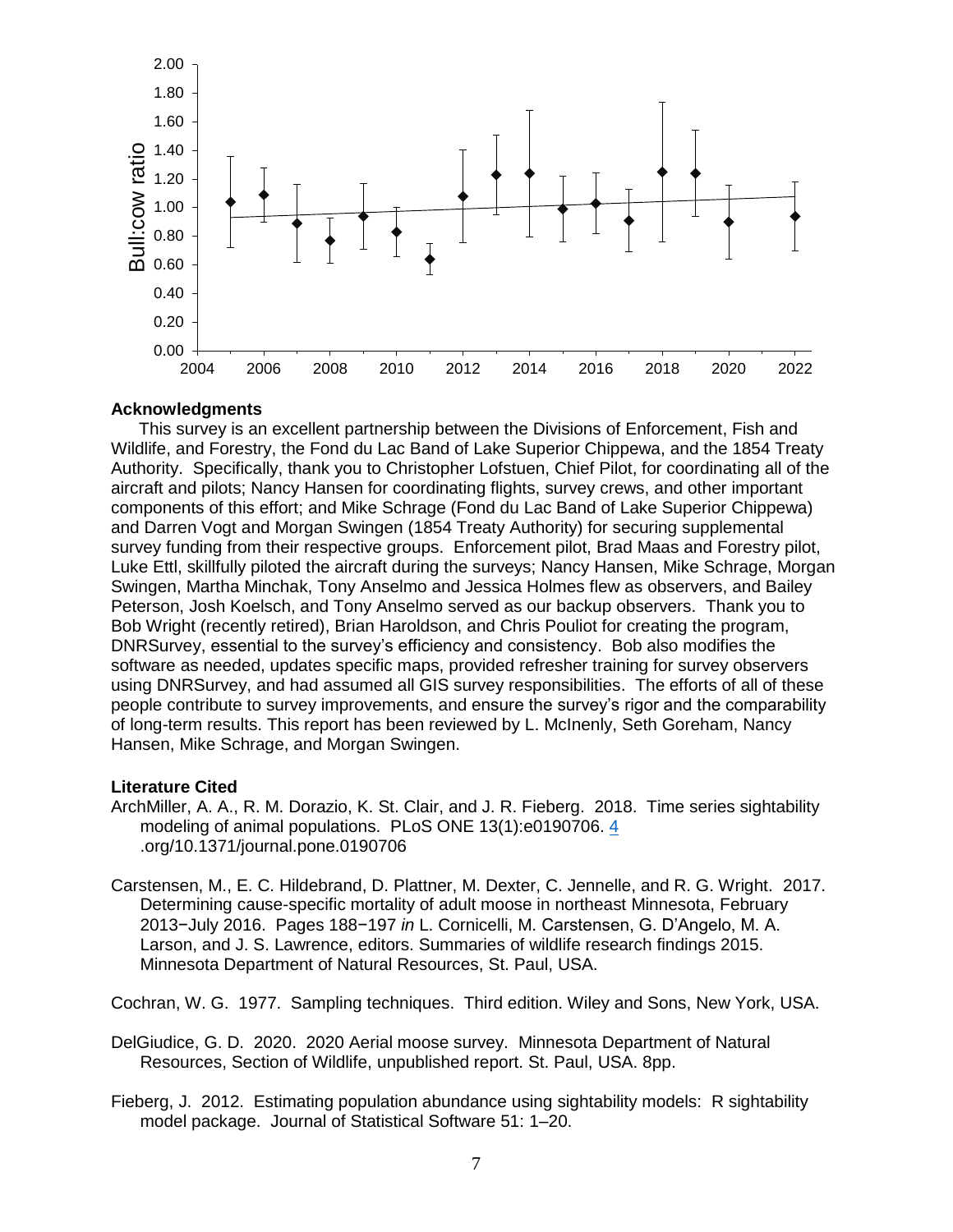- Fieberg J. R., M. Alexander, S. Tse, and K. St. Clair. 2013. Abundance estimation with sightability data: a Bayesian data augmentation approach. Methods in Ecology and Evolution 4: 854-864.
- Giudice, J. H., J. R. Fieberg, and M. S. Lenarz. 2012. Spending degrees of freedom in a poor economy: a case study of building a sightability model for moose in northeastern Minnesota. Journal of Wildlife Management 76: 75–87.
- Giudice, J. H. 2022. Analysis report: 2022 MNDNR aerial moose survey. Biometrics Unit, Section of Wildlife, Minnesota Department of Natural Resources, Minnesota, St. Paul, USA. 14pp.
- Lenarz, M. S. 1998. Precision and bias of aerial moose surveys in northeastern Minnesota. Alces 34: 117−124.
- Lenarz, M. S., M. E. Nelson, M. W. Schrage, and A. J. Edwards. 2009. Temperature mediated moose survival in northeastern Minnesota. Journal of Wildlife Management 73: 503–510.
- Lenarz, M. S., J. Fieberg, M. W. Schrage, and A. J. Edwards. 2010. Living on the edge: viability of moose in northeastern Minnesota. Journal of Wildlife Management 74: 1013– 1023.
- Mitchell, H.B. 1970. Rapid aerial sexing of antlerless moose in British Columbia. Journal of Wildlife Management 34: 645–646.
- Obermoller, T. R. 2017. Using movement behavior of adult female moose to estimate survival and cause-specific mortality of calves in a declining population. M. S. Thesis, University of Minnesota, St. Paul, USA. 51pp.
- Severud, W. J. 2017. Assessing calf survival and the quantitative impact of reproductive success on the declining moose (*Alces alces*) population in northeastern Minnesota. Ph.D. Dissertation, University of Minnesota, St. Paul, USA. 123pp.
- Severud, W. J., T. R. Obermoller, G. D. DelGiudice, and J. R. Fieberg. 2019. Survival and cause-specific of moose calves in northeastern Minnesota. Journal of Wildlife Management 83: 1131−1142.
- Wright, R. G., B. S. Haroldson, and C. Pouliot. 2015. DNRSurvey Moving map software for aerial surveys. <http://www.dnr.state.mn.us/mis/gis/DNRSurvey/DNRSurvey.html>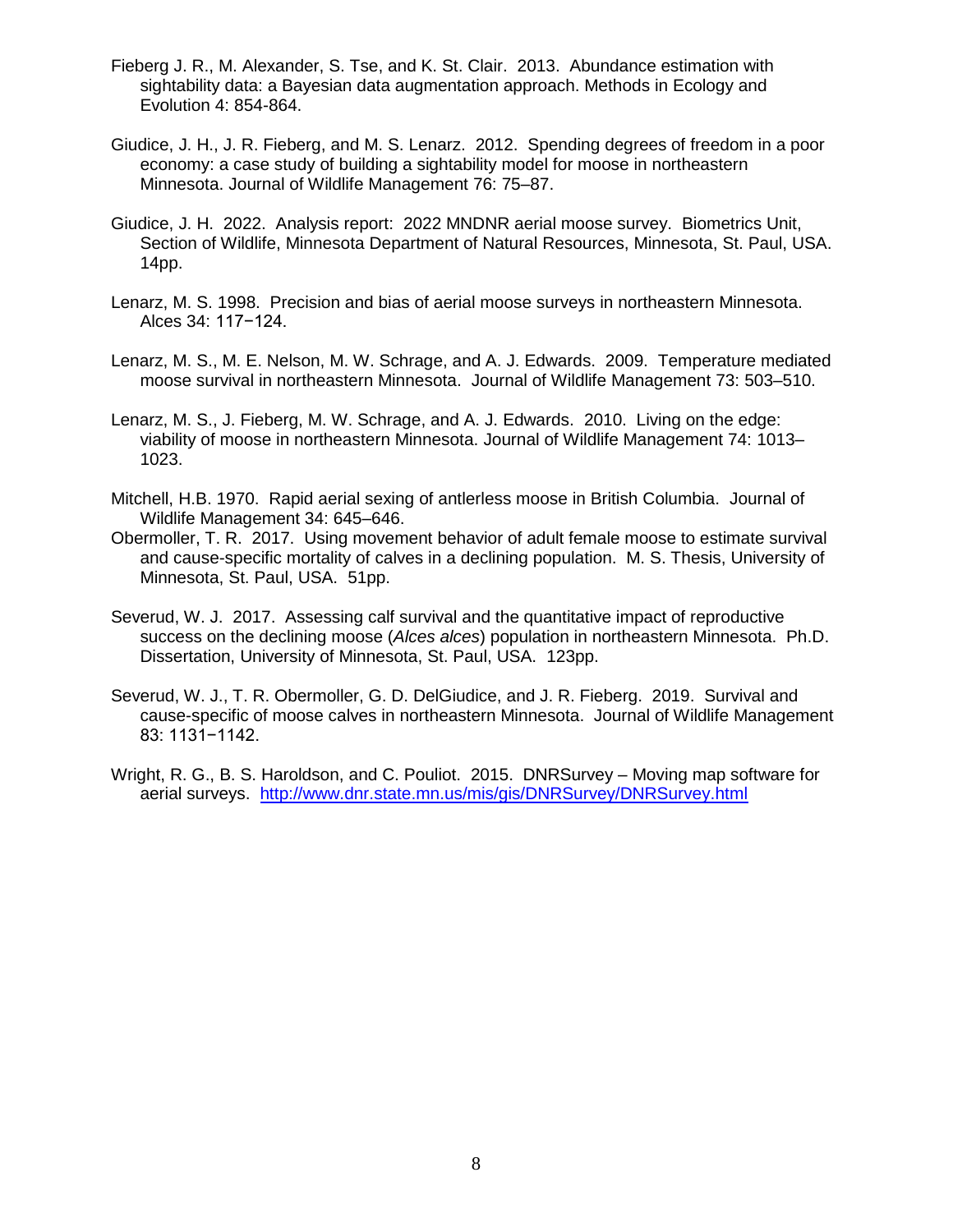# **Addendum A: Exploring an Alternative Mode of Inference**

John H. Giudice, Wildlife Biometrics Unit Glenn D. DelGiudice, Forest Wildlife Populations and Research Group

### **Introduction**

We currently use a design-based estimator (referred to as a modified Horvitz-Thompson estimator; mHT) with data from aerial surveys and a sightability model to compute estimates of moose abundance in northeastern Minnesota (see DelGiudice and Giudice 2022). Designbased estimators are analytical formulas derived from the principles of survey sampling (Cochran 1977, Thompson 2002). Design-based estimators are generally robust and have proven to be a useful and popular approach in wildlife population estimation. However, in the case of the moose survey, there are some important limitations, including imprecise annual estimates (due to high sampling uncertainty), large inter-annual variation (due to treating survey years as independent), and in some cases, estimates of population change that are biologically suspect. Furthermore, sampling issues in the low-density stratum and the inability to make inferences to sub-regions of the NE moose range (the Small Area Estimation conundrum) are problematic. Significantly increasing the sampling effort to ameliorate these issues is not a viable alternative in this case.

One potential solution is to explore an alternative model-based mode of inference (*sensu* Gregoire 1998, Chambers and Clark 2012). Under this paradigm, the focus switches from expanding the sample using analytical formulas and survey weights (design-based inference) to prediction/imputation (for unsampled plots) given the sample data, survey design, and distributional assumptions about how plot counts (moose groups) and group sizes are distributed over space (e.g., survey strata) and time (e.g., survey years). In 2011, Dr. John Fieberg of the MNDNR Wildlife Biometrics Unit (now a faculty member at the University of Minnesota) began research on a model-based estimator for the MN moose survey. He eventually published a peer-reviewed paper (Fieberg et al. 2013) that described a Bayesian model-based estimator that closely mimicked the design-based estimator (mHT) that we currently use. This is important, because it validates model and distributional assumptions that are integral to model-based estimators. The authors also noted the power and flexibility of their model-based approach for addressing complicated sampling issues (e.g., see the previous paragraph). ArchMiller et al. (2018) expanded on this research by developing a temporally smoothed Bayesian time-series model (TSM) estimator that allowed information on stratumspecific plot counts to be shared among survey years, which resulted in more precise population estimates and greatly reduced inter-annual variability. The TSM approach also has the potential to generate spatially explicit population estimates, which is a continuing area of research by Dr. Althea ArchMiller and Dr. John Fieberg.

The primary limitations of the TSM approach are that it is computationally expensive (e.g., it takes 4 days to run on a high-end computer) and it currently only generates estimates of the total population (vs. age/sex and stratum-specific population estimates). We resolved the first issue by purchasing a high-end desktop computer that is dedicated to biometrics simulation work. The second issue will be part of future work on the TSM estimator; in the interim, we can apply composition ratios (generated using conventional estimators) to the TSM population estimate to derive estimates of bulls, cows, and calves. Thus, as part of our continued effort to improve inferences from the moose survey, we fit the TSM estimator to moose survey data from 2005-2022 and compared it to conventional estimates derived using the design-based mHT approach. In this addendum, we describe the results of this exploratory analysis and discuss the potential benefits and challenges of using the TSM approach going forward.

## **Results and Discussion**

Similar to the findings of ArchMiller et al. (2018), the TSM estimator generated more precise population estimates than the mHT estimator (Figure 1A) and it greatly reduced inter-annual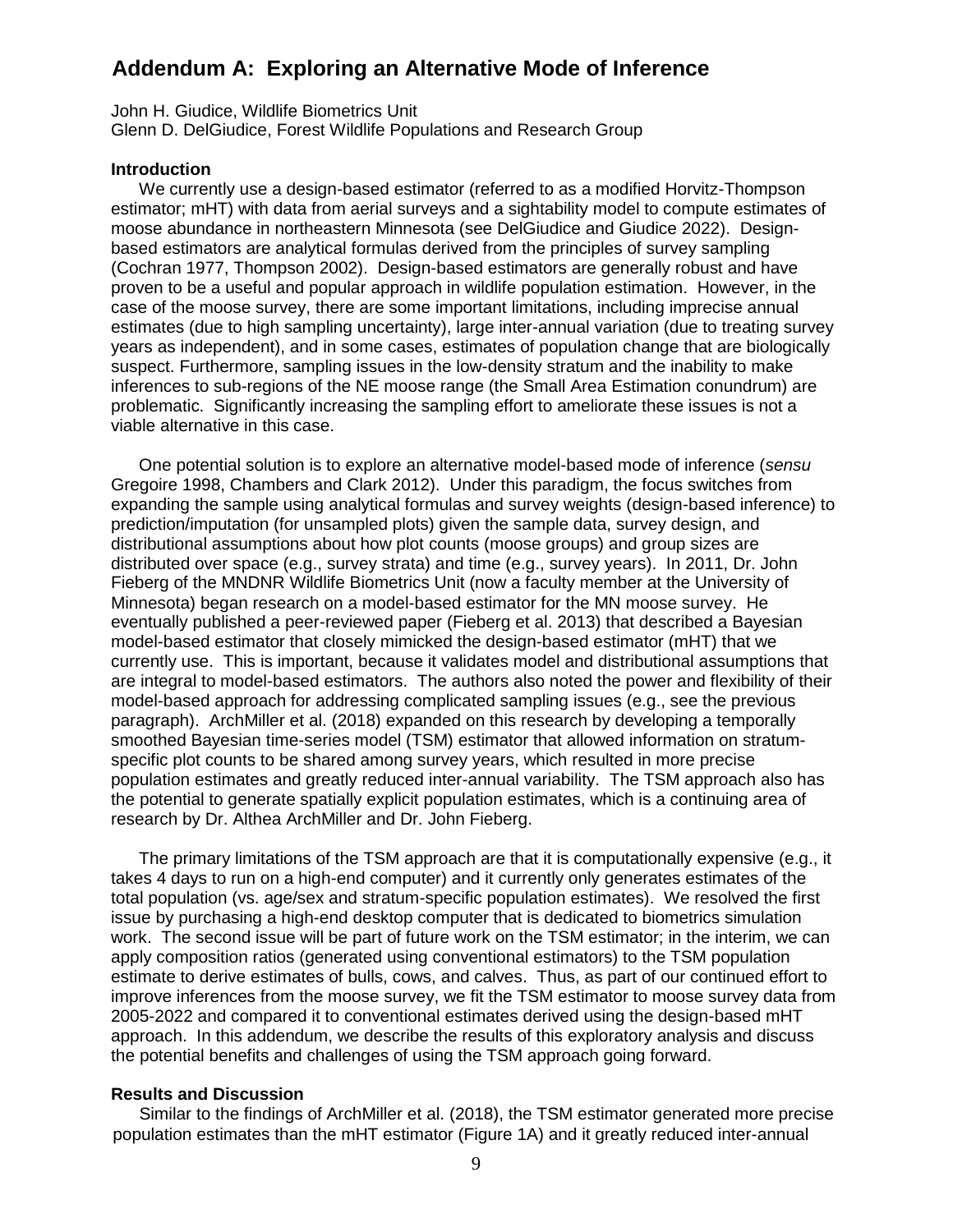variability in both estimates of abundance and log rates of population change (Figure 1A,B). The estimated log rates of change from the TSM approach are also more biologically plausible, especially for a species with relatively low reproductive potential (e.g., see years 2013-2015 and 2019-2022 in Figure 1B). Likewise, it is easier to visualize estimated population trend(s)

**Figure 1. A**) Moose population estimates (with 90% confidence intervals) from the TSM estimator (green) compared to the conventional mHT estimator (blue). **B**) Estimated log rates of population change ( $0 =$  no change,  $+ =$  increase,  $- =$  decrease) using the TSM estimator (green) compared to the conventional mHT estimator (blue).



with the TSM approach compared to the mHT approach where it can be difficult to separate true population changes from sampling noise, especially when comparing annual estimates (Figure 1A). Nevertheless, the big-picture conclusion from both methods is the same: the population declined significantly from a high of about 8,000 animals in 2005-2006 to a low of about 3,000 animals, and it has only recently (the last 4-5 years) exhibited signs of slow but positive population growth. It is just easier to visualize with the TSM approach. However, we caution that survey estimates (from either method) should not be the only metric used to inform management decisions. The greatest utility comes from combining survey estimates with ancillary information from the aerial survey (e.g., proportion of moose with hair loss), directed field studies (e.g., annual estimates of survival and fecundity, moose health research, snowurine analysis, habitat research), and professional on-the-ground expertise.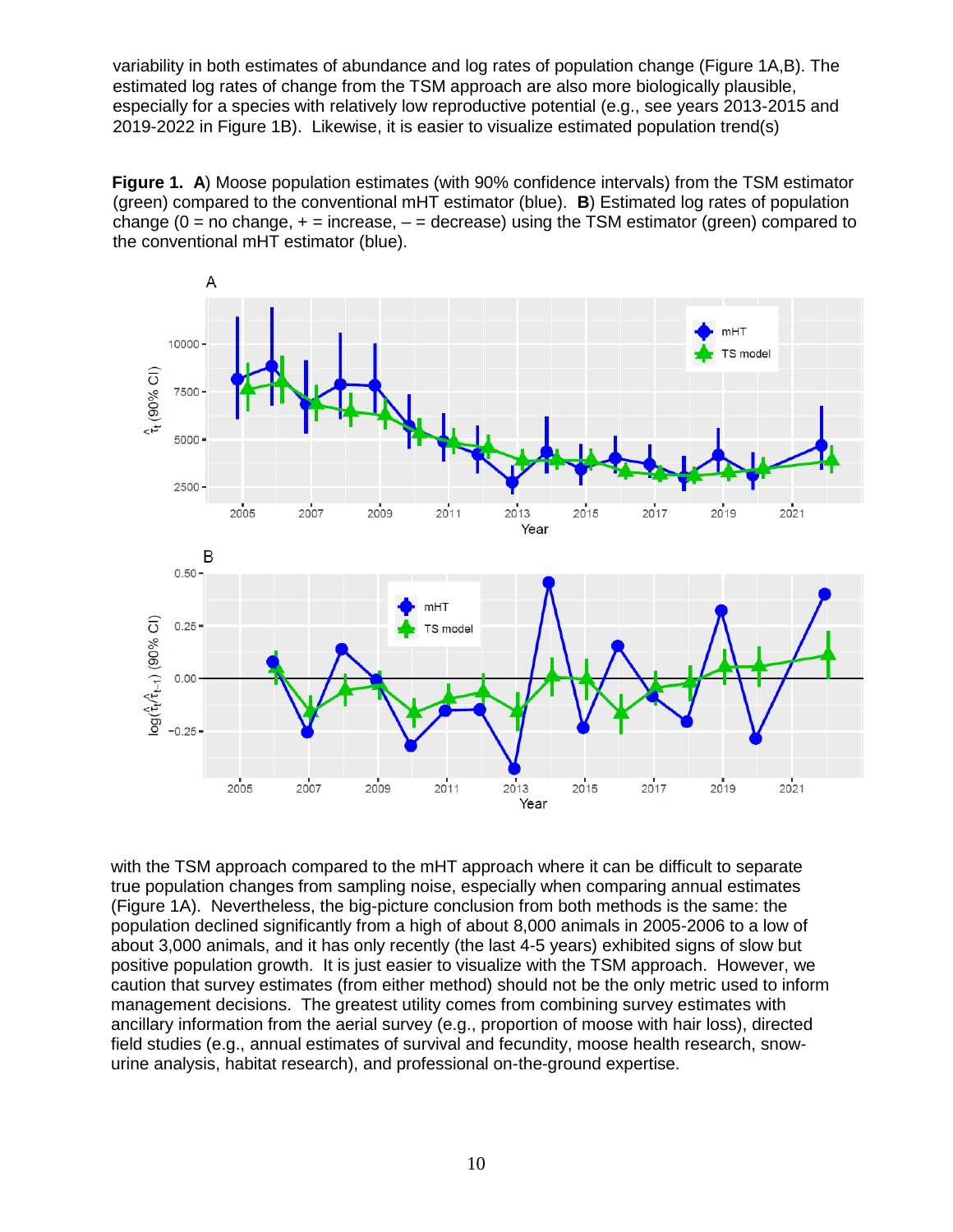**Figure 2.** Population estimates for bulls, cows and calves based on the TSM estimator (green) compared to the conventional mHT estimator (blue). Note: these are approximations based on applying conventionally derived composition ratios (bull:cow and calf:cow) to mHT and TSM population estimates.



Composition-specific population estimates exhibit slightly less inter-annual variation when derived using TSM population estimates, whereas overall trends are similar for both approaches. Nevertheless, annual variation in subpopulation estimates is high for both approaches and probably reflects sampling uncertainty more than process variation (i.e., true annual variation in composition rates). The ultimate issue with subpopulation estimates is large sampling uncertainty associated with conventionally derived composition-ratio estimates, especially calf:cow and bull:cow ratios (see DelGiudice and Giudice 2022). Resolving this issue is more complicated than the challenge of estimating overall abundance. Thus, we urge caution when making inferences about composition-specific population estimates, regardless of whether they are based on mHT or TSM population estimates.

## **Conclusions**

- 1. If we treat years as independent, then the model-based approach mimics our conventional design-based estimator. The code looks different, but the assumptions and estimates are fundamentally the same.
- 2. Treating years as independent is fine, but sometimes it can lead to estimated population changes that are not biologically reasonable (especially for a species with low reproductive potential). In addition, the precision of annual estimates is relatively poor.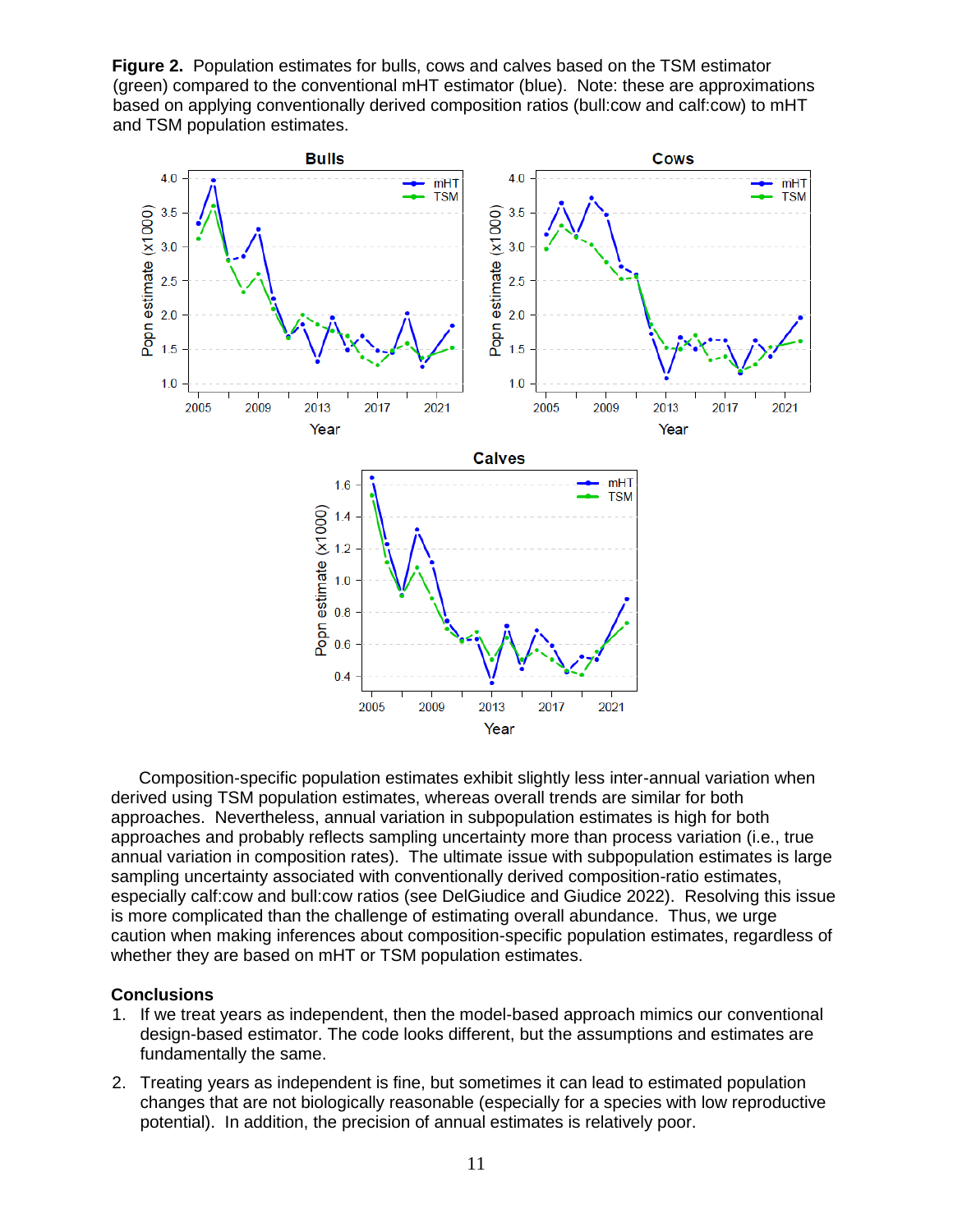- 3. Allowing the sharing of information among years (TSM) helps smooth out annual fluctuations and reduces uncertainty in annual population estimates. However, we acknowledge that smoothed estimates (TSM method) could occasionally mask a true large population change (e.g., high winter mortality due to an epizootic event), at least until additional years of data are available for the time series. Nevertheless, one could make similar incorrect conclusions under the mHT method because of high sampling uncertainty (e.g., the sample data may not be representative in some years). Thus, regardless of whether we use the mHT or TSM method, it is important to consider ancillary information from surveys (e.g., proportion of moose with hair loss), directed field studies (e.g., annual estimates of survival and pregnancy rates), and professional on-the-ground expertise when making management decisions.
- 4. Regardless of the approach (mHT vs. TSM), the implications are consistent: there was a significant population decline from a high of about 8,000 moose to a low of about 3,000 moose, but the population appears to have at least stabilized and there is some evidence of slow, positive growth the last 4-5 years. The trend is just easier to visualize with the TSM approach.
- 5. Compared to the mHT approach, the Bayesian TSM approach offers more flexibility to deal with sampling and estimation issues, including missing data, sampling and estimation issues in the low-density strata, non-linear trends, spatially explicit population estimates, etc.
- 6. The TSM approach has many potential benefits, but we acknowledge there are some limitations too. It is computationally expensive (computer time) and requires a high-level of technical expertise to modify and run the analysis each year. The TSM estimator is complicated and thus challenging to explain to a lay audience (the black-box conundrum). Historic population estimates can change (albeit trivially in most cases) with the addition of new data (years), with each model run (due to the simulation-component of the Bayesian TSM), or if model and/or distributional assumptions are modified in the future.
- 7. We could theoretically estimate composition ratios via the TSM approach too, but it would take a lot of coding work and some new assumptions. We currently use the Combined Ratio Estimator (Cochran 1977:165) to compute composition ratios, which means they do not depend on sightability or the mHT estimator. Furthermore, ratio statistics are not population totals and do not need to be expanded for sampling; thus, if the sample is representative, then the estimated ratios should be too. Unfortunately, the precision of our ratio estimates is relatively poor and inter-annual variability is high, which limits the utility of our composition ratios as monitoring metrics (especially cow:calf and bull:calf ratios). Nevertheless, for simplicity and consistency, we could continue to use our conventional estimator to compute composition ratios and simply apply those ratios to the TSM estimate to derive subpopulation estimates, although we would still recommend caution when making management decisions based on subpopulation estimates.

# **Next Steps**

- 1. At least for the next few years, we will continue to use our conventional mHT-derived population estimates to make management and harvest decisions. Even if or when we switch to the TSM approach for inference, we will likely continue to compute mHT-derived population estimates because it is an efficient method and would provide a check on modelbased estimates. The challenge will be how to present the two estimates in way that will not cause confusion with our constituents.
- 2. We will continue to conduct research on the TSM estimator, including some additional investigative work on the temporal smoother (e.g., number and location of nodes) and the potential for deriving smoothed estimates of composition ratios and subpopulation components (cows, bulls, calves).